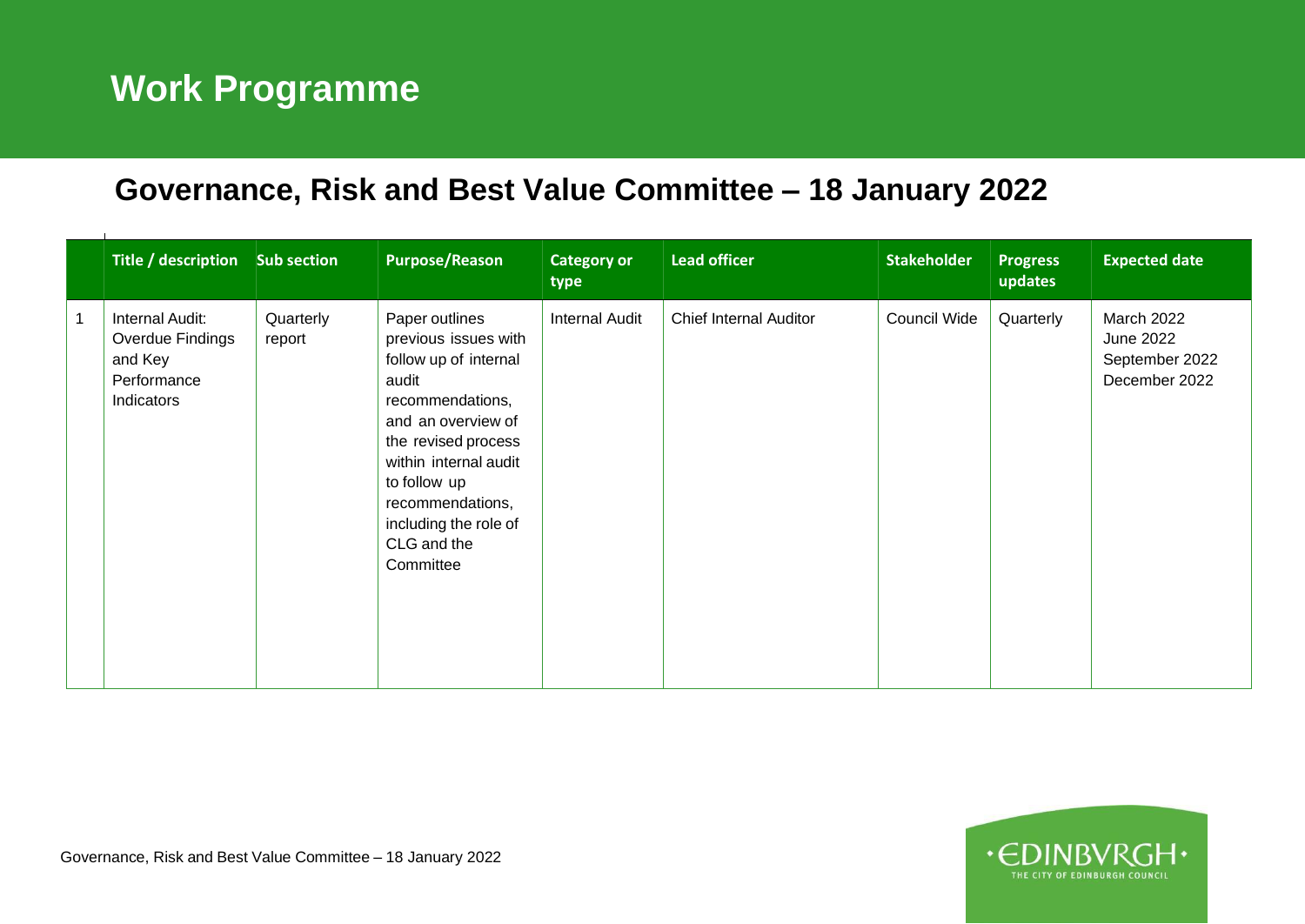|                | Title / description Sub section                              |                     | <b>Purpose/Reason</b>                                                                                                                                                                                                                      | <b>Category or</b><br>type | <b>Lead officer</b>           | <b>Stakeholder</b> | <b>Progress</b><br>updates | <b>Expected date</b>                                       |
|----------------|--------------------------------------------------------------|---------------------|--------------------------------------------------------------------------------------------------------------------------------------------------------------------------------------------------------------------------------------------|----------------------------|-------------------------------|--------------------|----------------------------|------------------------------------------------------------|
| $\overline{2}$ | <b>Internal Audit</b><br><b>Quarterly Activity</b><br>Report | Quarterly<br>report | Review of quarterly<br>IA activity with focus<br>on high and medium<br>risk findings to allow<br>committee to<br>challenge and<br>request to see<br>further detail on<br>findings or to<br>question relevant<br>officers about<br>findings | <b>Internal Audit</b>      | <b>Chief Internal Auditor</b> | Council Wide       | Quarterly                  | March 2022<br>June 2022<br>September 2022<br>December 2022 |
| $\sqrt{3}$     | IA Annual Report<br>for the Year                             | Annual<br>report    | Review of annual IA<br>activity with overall<br>IA opinion on<br>governance<br>framework of the<br>Council for<br>consideration and<br>challenge by<br>Committee                                                                           | <b>Internal Audit</b>      | <b>Chief Internal Auditor</b> | Council Wide       | Annually                   | August 2022                                                |
| $\overline{4}$ | IA Audit Plan for<br>the year                                | Annual<br>report    | Presentation of<br><b>Risk Based</b><br><b>Internal Audit</b><br>Plan for approval<br>by Committee                                                                                                                                         | <b>Internal Audit</b>      | <b>Chief Internal Auditor</b> | Council Wide       | Annually                   | <b>March 2022</b>                                          |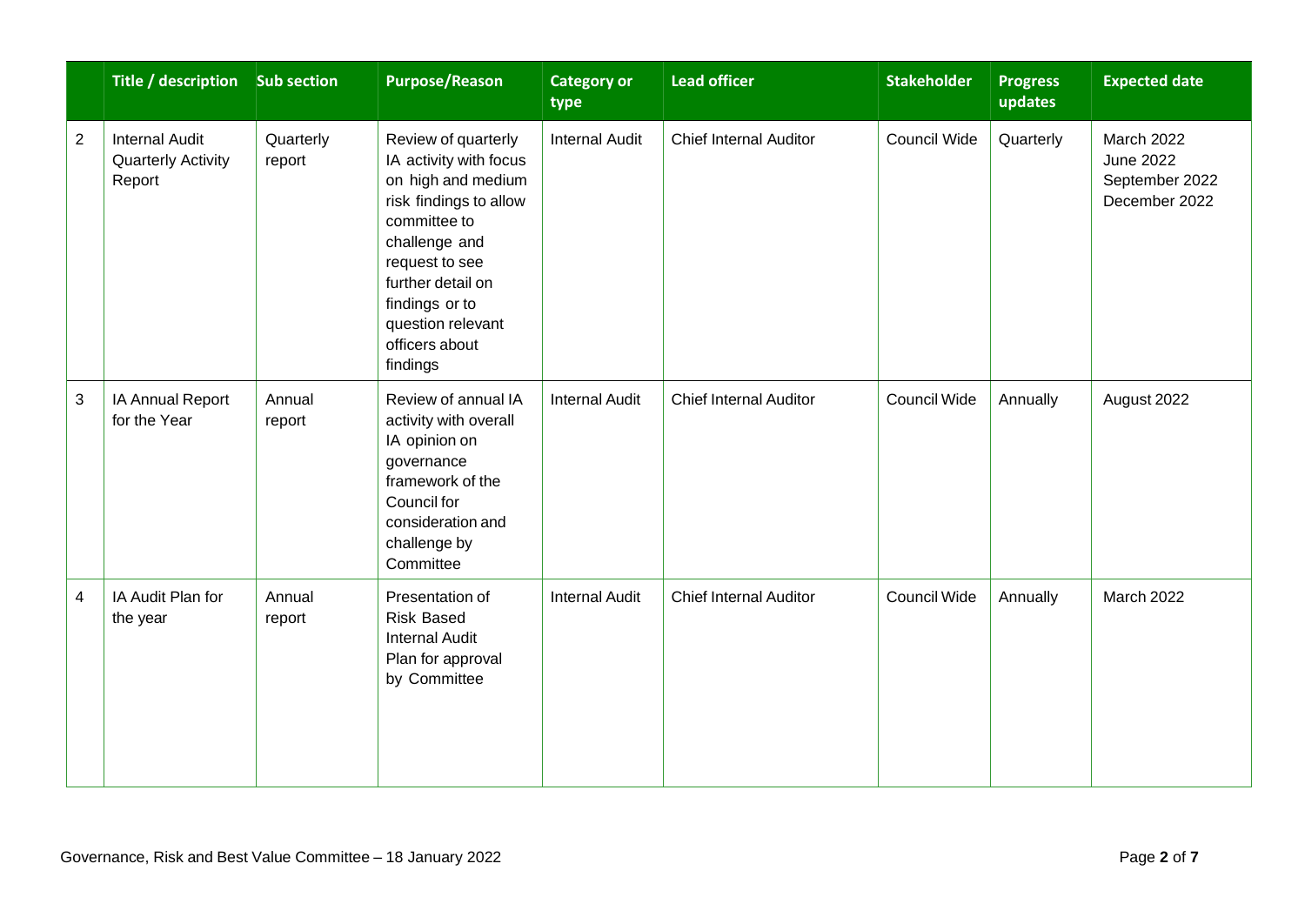|                | Title / description Sub section                                                                                   |                  | <b>Purpose/Reason</b>                                                              | <b>Category or</b><br>type | <b>Lead officer</b>                                       | <b>Stakeholder</b>  | <b>Progress</b><br>updates | <b>Expected date</b>                                        |
|----------------|-------------------------------------------------------------------------------------------------------------------|------------------|------------------------------------------------------------------------------------|----------------------------|-----------------------------------------------------------|---------------------|----------------------------|-------------------------------------------------------------|
| 5              | Accounts<br>Commission                                                                                            | Annual<br>report | Local<br>Government in<br>Scotland:<br>Financial<br>Overview                       | <b>External Audit</b>      | Executive Director of<br><b>Corporate Services</b>        | Council Wide        | Annually                   | March 2022                                                  |
| 6              | Accounts<br>Commission                                                                                            | Annual<br>report | Accounts<br>Commission: Local<br>Government in<br><b>Scotland Overview</b><br>2021 | <b>External Audit</b>      | <b>Executive Director of</b><br><b>Corporate Services</b> | <b>Council Wide</b> | Annually                   | October 2022                                                |
| $\overline{7}$ | <b>Annual Audit Plan</b>                                                                                          | Azets            | Annual audit plan                                                                  | <b>External Audit</b>      | <b>Executive Director of</b><br><b>Corporate Services</b> | <b>Council Wide</b> | Annually                   | March 2022                                                  |
| 8              | City of Edinburgh<br>Council - 2021/22<br>Annual Audit Report<br>to the Council and<br>the Controller of<br>Audit | Azets            | <b>Annual Audit Report</b>                                                         | <b>External Audit</b>      | <b>Executive Director of</b><br><b>Corporate Services</b> | Council Wide        | Annually                   | October 2022                                                |
| 9              | <b>External Audit</b><br>Review of Internal<br><b>Financial Controls</b>                                          | Azets            | Interim audit report<br>on Council wide<br>internal financial<br>control framework | <b>External Audit</b>      | <b>Executive Director of</b><br><b>Corporate Services</b> | <b>Council Wide</b> | Annually                   | October 2022 (as<br>part of 2021/22<br>Annual Audit report) |
| 10             | <b>Internal Audit</b><br>Charter                                                                                  | Annual<br>Report | <b>Annual Audit</b><br>Charter                                                     | <b>Internal Audit</b>      | <b>Executive Director of</b><br><b>Corporate Services</b> | <b>Council Wide</b> | Annually                   | March 2022                                                  |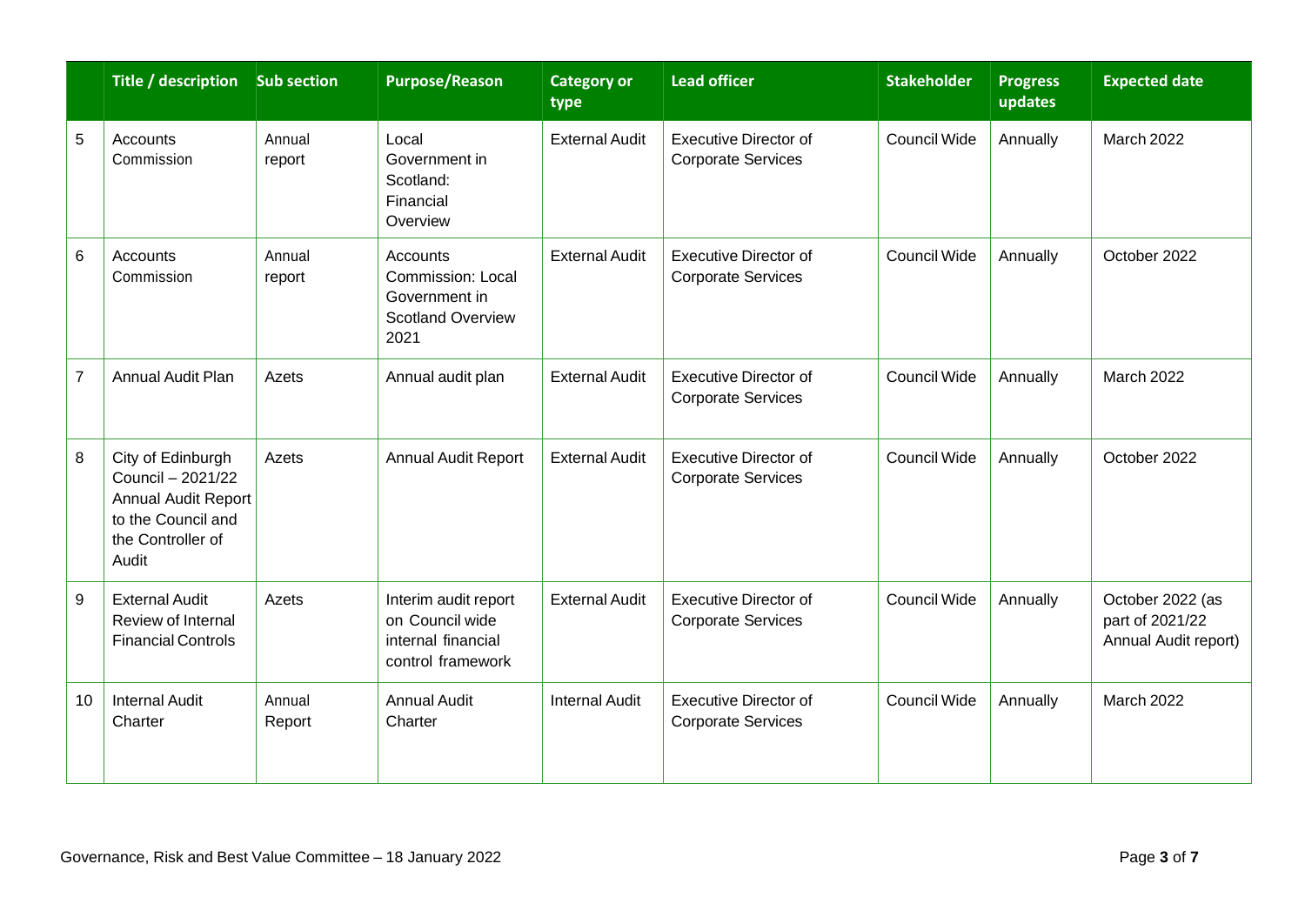|    | <b>Section B - Scrutiny Items</b>         |              |                                                                                                         |                           |                                                       |                     |              |                                                                   |
|----|-------------------------------------------|--------------|---------------------------------------------------------------------------------------------------------|---------------------------|-------------------------------------------------------|---------------------|--------------|-------------------------------------------------------------------|
| 11 | Change Portfolio                          |              | To ensure major<br>projects<br>undertaken by the<br>Council were being<br>adequately project<br>managed | Major Project             | <b>Executive Director</b><br>of Corporate<br>Services | All                 | Six- monthly | September 2022<br><b>March 2023</b>                               |
| 12 | <b>Welfare Reform</b>                     | Review       | Update reports to<br>be referred<br>annually by Policy<br>and Sustainability<br>Committee               | Scrutiny                  | <b>Executive Director</b><br>of Corporate<br>Services | <b>Council Wide</b> | Annual       | June 2022                                                         |
| 13 | Review of CLT<br><b>Risk Scrutiny</b>     | <b>Risk</b>  | Quarterly review of<br>CLT's scrutiny of<br>risk                                                        | <b>Risk</b><br>Management | <b>Executive Director</b><br>of Corporate<br>Services | Council Wide        | Quarterly    | March 2022<br>June 2022<br>September 2022<br>December 2022        |
| 14 | Whistleblowing<br><b>Quarterly Report</b> |              | <b>Quarterly Report</b>                                                                                 | Scrutiny                  | <b>Executive Director</b><br>of Corporate<br>Services | Internal            | Quarterly    | <b>March 2022</b><br>June 2022<br>September 2022<br>December 2022 |
| 15 | Whistleblowing<br>Annual Report           |              | Annual report                                                                                           | Scrutiny                  | <b>Executive Director</b><br>of Corporate<br>Services | Internal            | Quarterly    | March 2022                                                        |
| 16 | Workforce<br>Controls                     | <b>Staff</b> | Annual report                                                                                           | Scrutiny                  | <b>Executive Director</b><br>of Corporate<br>Services | <b>Council Wide</b> | Annual       | September 2022                                                    |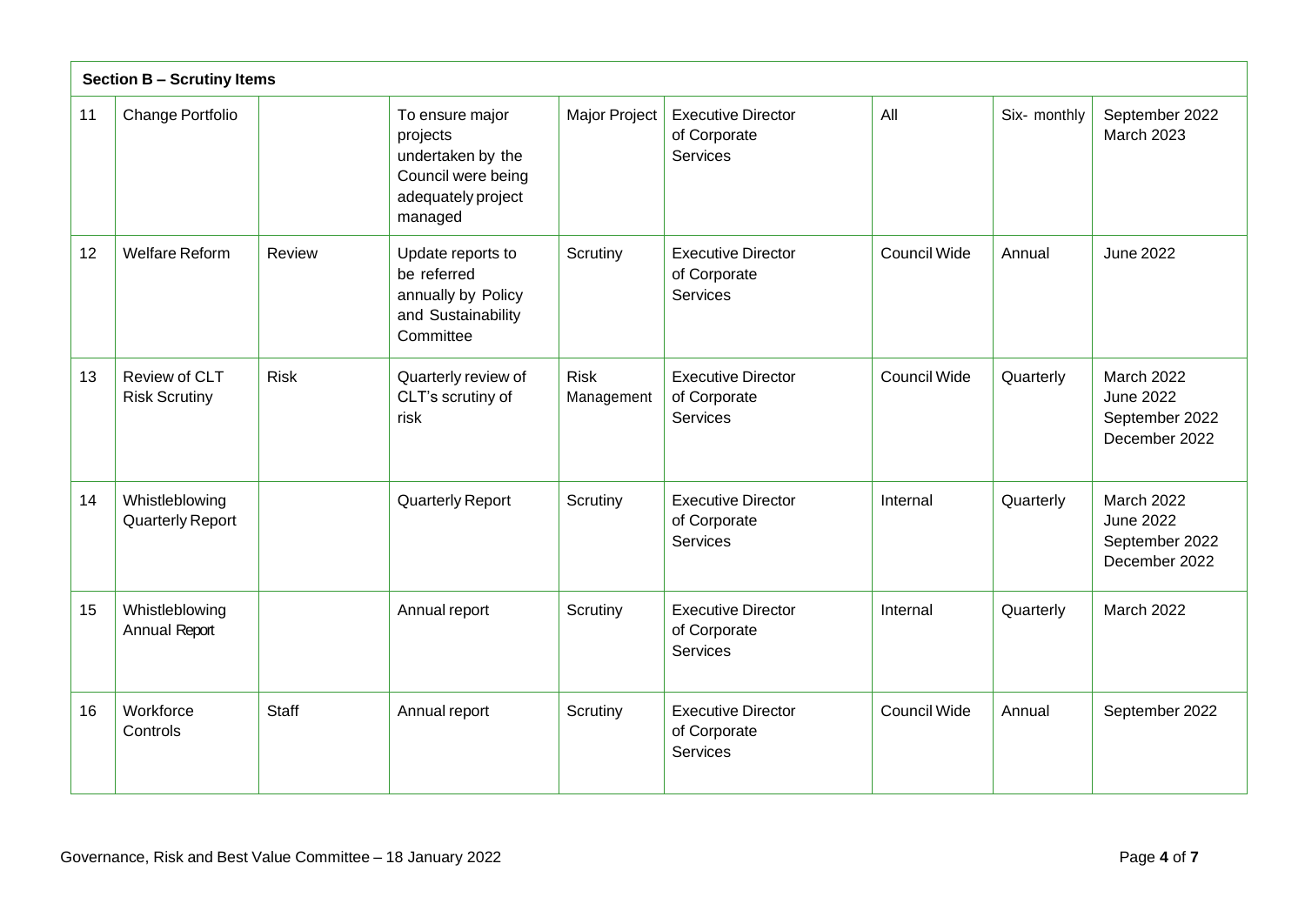| 17 | Revenue<br>Monitoring                  | Review | Progress reports | Scrutiny | <b>Executive Director</b><br>of Corporate<br><b>Services</b> | <b>Council Wide</b> | Quarterly | March 2022<br>September 2022<br>December 2022        |
|----|----------------------------------------|--------|------------------|----------|--------------------------------------------------------------|---------------------|-----------|------------------------------------------------------|
| 18 | Capital<br>Monitoring                  | Review | Progress reports | Scrutiny | <b>Executive Director</b><br>of Corporate<br><b>Services</b> | Council Wide        | Quarterly | <b>March 2022</b><br>September 2022<br>December 2022 |
| 19 | Revenue Outturn                        | Review | Progress reports | Scrutiny | <b>Executive Director</b><br>of Corporate<br><b>Services</b> | Council Wide        | Annual    | September 2022                                       |
| 20 | <b>Capital Outturn</b><br>and Receipts | Review | Progress reports | Scrutiny | <b>Executive Director</b><br>of Corporate<br><b>Services</b> | <b>Council Wide</b> | Annual    | September 2022                                       |
| 21 | $T$ reasury $-$<br>Strategy report     | Review | Progress reports | Scrutiny | <b>Executive Director</b><br>of Corporate<br><b>Services</b> | Council Wide        | Annual    | <b>March 2022</b>                                    |
| 22 | $T$ reasury $-$<br>Annual report       | Review | Progress reports | Scrutiny | <b>Executive Director</b><br>of Corporate<br>Services        | <b>Council Wide</b> | Annual    | September 2022                                       |
| 23 | Treasury - Mid-<br>term report         | Review | Progress reports | Scrutiny | <b>Executive Director</b><br>of Corporate<br><b>Services</b> | <b>Council Wide</b> | Annual    | January 2023                                         |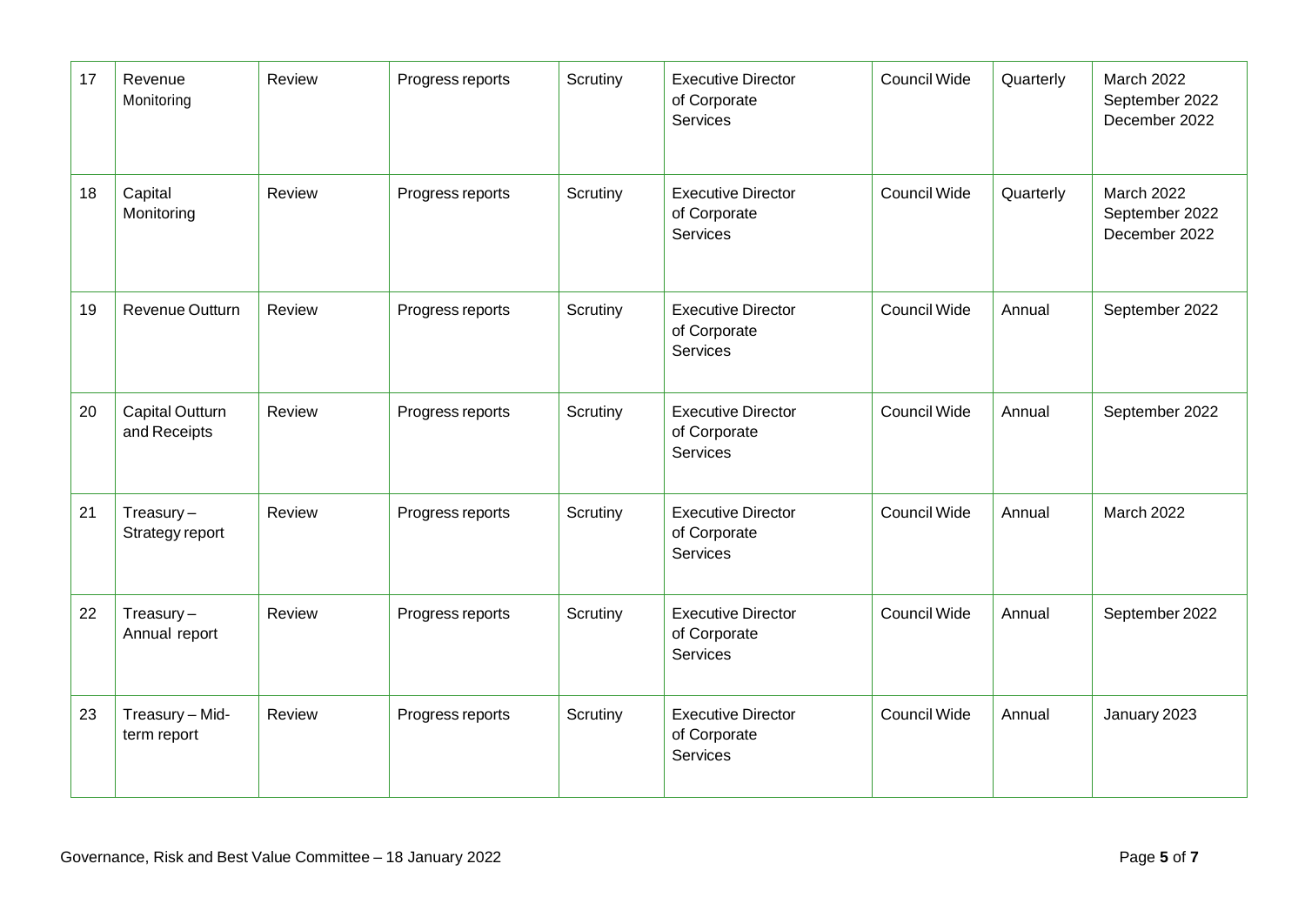| 24 | <b>Quarterly Status</b><br>Update - Digital<br>Service<br>Programme | Review | Progress Reports                          | Scrutiny | <b>Executive Director</b><br>of Corporate<br>Services                        | Council Wide | Quarterly | March 2022<br>May 2022<br>September 2022<br>December 2022                                                                                        |
|----|---------------------------------------------------------------------|--------|-------------------------------------------|----------|------------------------------------------------------------------------------|--------------|-----------|--------------------------------------------------------------------------------------------------------------------------------------------------|
| 25 | Annual<br>Assurance<br><b>Schedules</b>                             | Review | Progress Report                           | Scrutiny | All Directorates                                                             | Council      | Annual    | March 2022<br>(Corporate<br>Services)<br>August 2022 (EIJB)<br>January 2023<br>(Place)<br>January 2023<br>(Education and<br>Children's Services) |
| 26 | Review of the<br>Member/Officer<br>Protocol                         | Review | Including<br>timescales for<br>submission | Scrutiny | <b>Executive Director</b><br>of Corporate<br>Services                        | Council Wide | Flexible  | August 2022                                                                                                                                      |
|    | <b>Section C - Council Companies</b>                                |        |                                           |          |                                                                              |              |           |                                                                                                                                                  |
| 27 | Capital<br><b>Theatres</b>                                          | Review | Progress Report                           | Scrutiny | <b>Executive Director</b><br>of Place                                        | Council Wide | Annual    | December 2022                                                                                                                                    |
| 28 | Edinburgh<br>Leisure                                                | Review | Progress Report                           | Scrutiny | <b>Executive Director</b><br>for Education and<br><b>Children's Services</b> | Council Wide | Annual    | March 2022                                                                                                                                       |
| 29 | <b>Capital City</b><br>Partnership                                  | Review | Progress Report                           | Scrutiny | <b>Executive Director</b><br>of Place                                        | Council Wide | Annual    | <b>June 2022</b>                                                                                                                                 |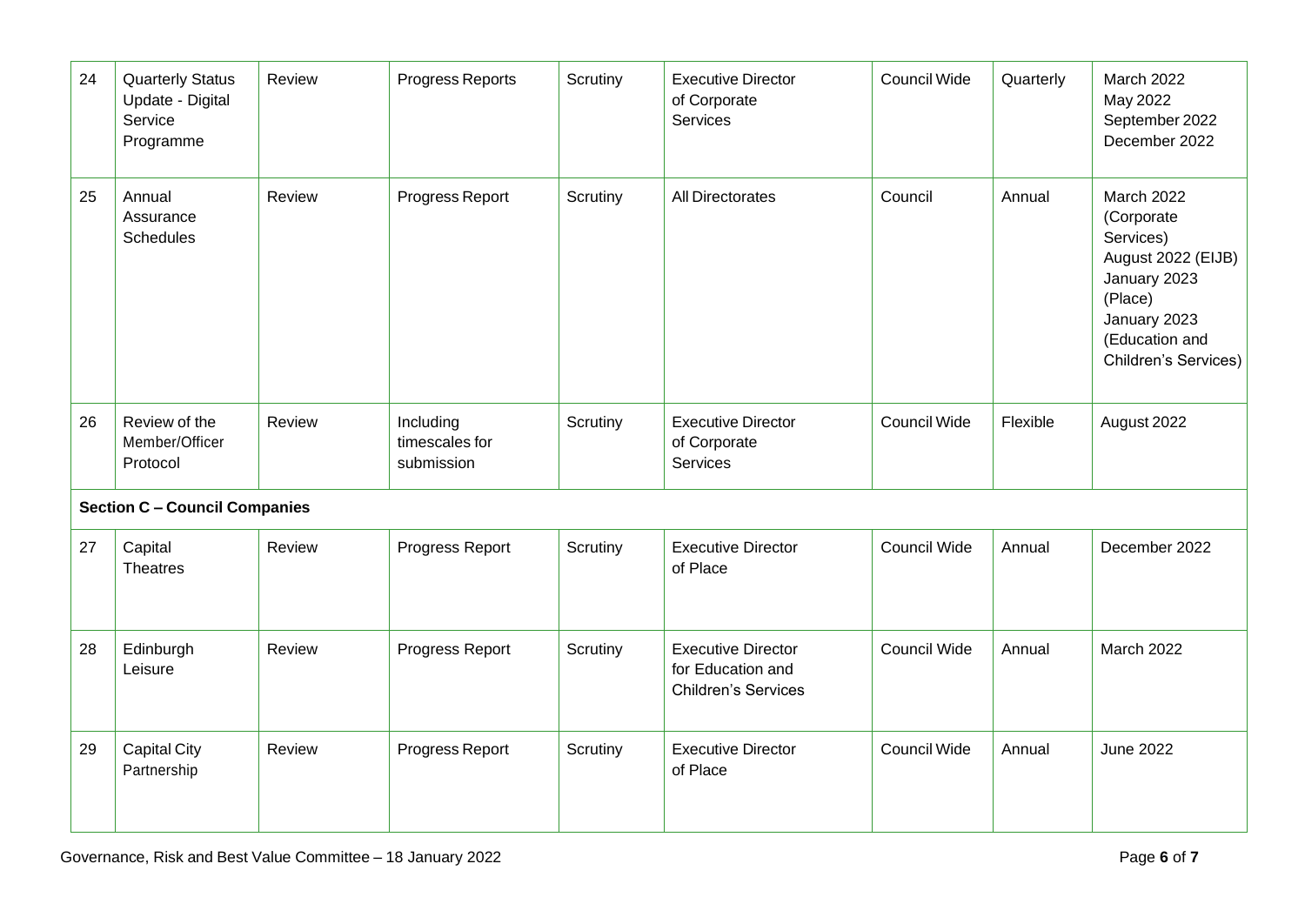| 30 | Transport for<br>Edinburgh                         | Review | Progress Report | Scrutiny | <b>Executive Director</b><br>of Place | Council Wide | Annual | <b>March 2022</b> |
|----|----------------------------------------------------|--------|-----------------|----------|---------------------------------------|--------------|--------|-------------------|
| 31 | <b>Lothian Buses</b>                               | Review | Progress Report | Scrutiny | <b>Executive Director</b><br>of Place | Council Wide | Annual | <b>March 2022</b> |
| 32 | Edinburgh<br>Trams                                 | Review | Progress Report | Scrutiny | <b>Executive Director</b><br>of Place | Council Wide | Annual | <b>March 2022</b> |
| 33 | Edinburgh<br>International<br>Conference<br>Centre | Review | Progress Report | Scrutiny | <b>Executive Director</b><br>of Place | Council Wide | Annual | December 2022     |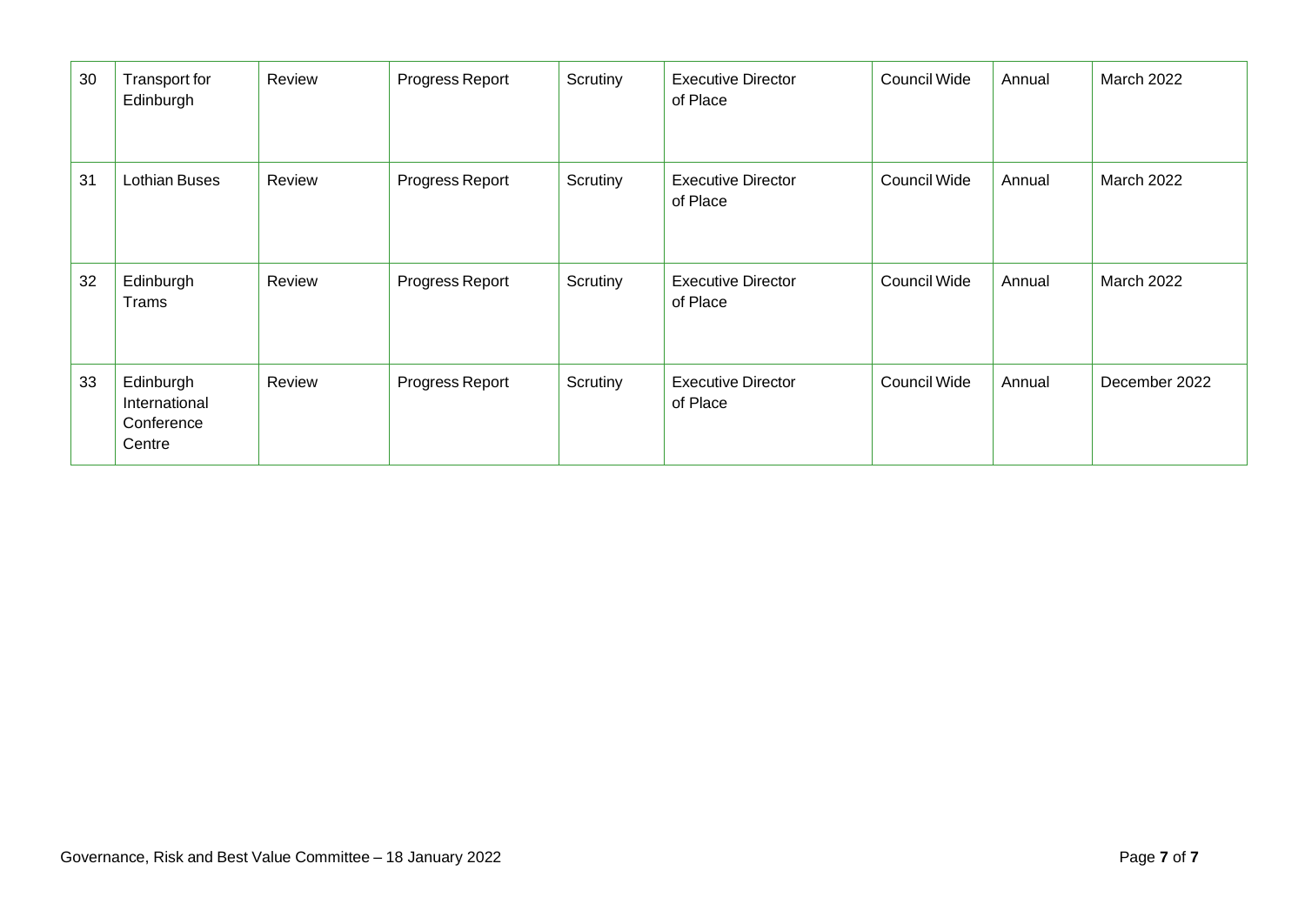## **GRBV Committee Upcoming Reports <b>Appendix 1**

| <b>Report Title</b>                                                                                    | <b>Type</b> | <b>Flexible/Not</b><br><b>Flexible</b> |  |  |  |  |  |  |  |
|--------------------------------------------------------------------------------------------------------|-------------|----------------------------------------|--|--|--|--|--|--|--|
| <b>March 2022</b>                                                                                      |             |                                        |  |  |  |  |  |  |  |
| <b>Whistleblowing Annual Report</b>                                                                    | Scrutiny    | Not Flexible                           |  |  |  |  |  |  |  |
| IA Overdue Findings and Key Performance Indicators                                                     | Scrutiny    | Not Flexible                           |  |  |  |  |  |  |  |
| IA Quarterly Update                                                                                    | Scrutiny    | <b>Not Flexible</b>                    |  |  |  |  |  |  |  |
| <b>IA Charter</b>                                                                                      | Scrutiny    | <b>Not Flexible</b>                    |  |  |  |  |  |  |  |
| IA Annual Plan 2022/23                                                                                 | Scrutiny    | Not Flexible                           |  |  |  |  |  |  |  |
| <b>External Audit Annual Plan</b>                                                                      | Scrutiny    | <b>Not Flexible</b>                    |  |  |  |  |  |  |  |
| Local Government in Scotland: Financial Overview (Accounts Commission report)                          | Scrutiny    | Not Flexible                           |  |  |  |  |  |  |  |
| <b>CLT Risk Report</b>                                                                                 | Scrutiny    | Not Flexible                           |  |  |  |  |  |  |  |
| Revenue Budget Monitoring Month 8 position - referral from Finance and Resources Committee<br>(3/2/22) | Scrutiny    | Not Flexible                           |  |  |  |  |  |  |  |